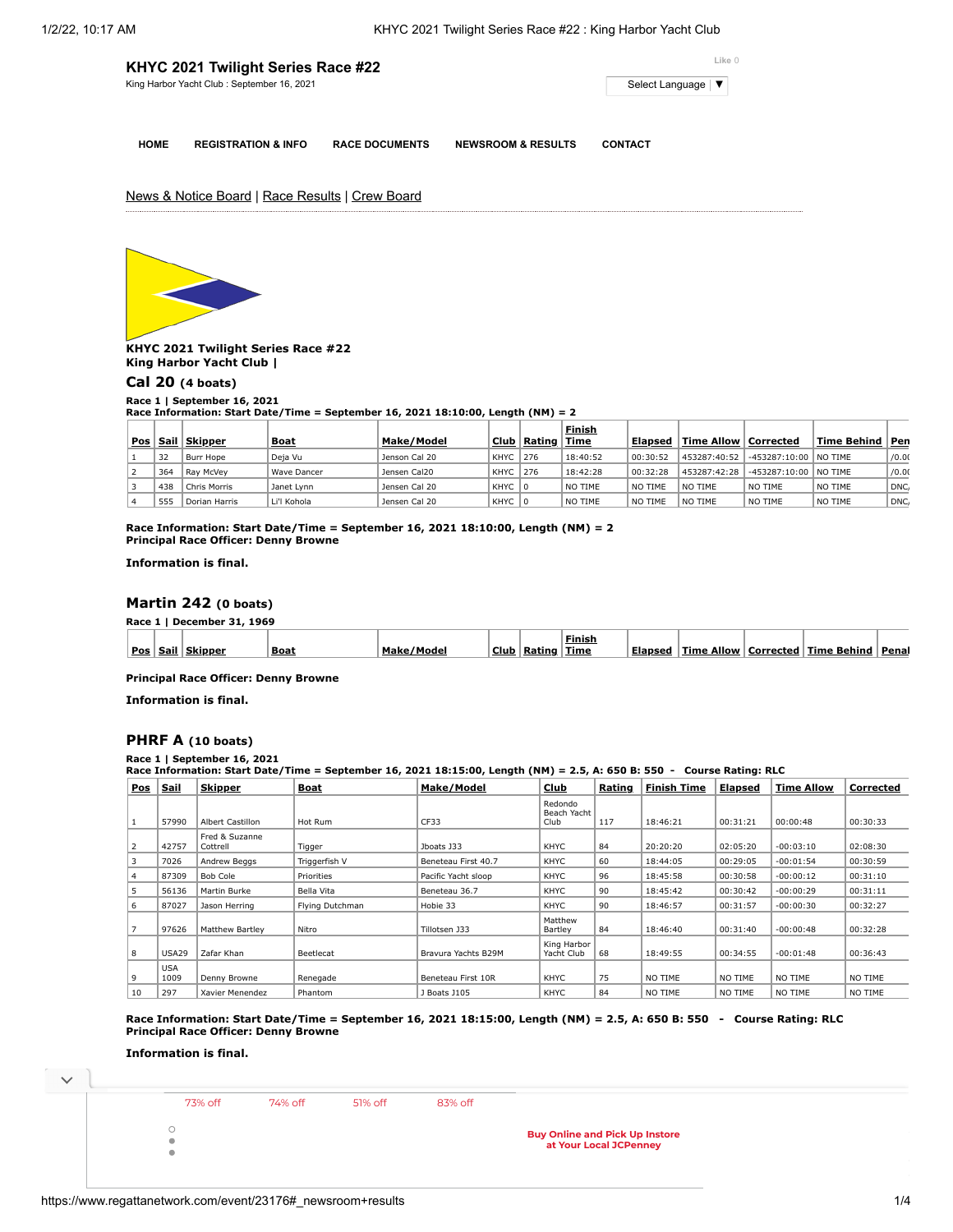## 1/2/22, 10:17 AM KHYC 2021 Twilight Series Race #22 : King Harbor Yacht Club

|  | 87358 | Waterfront<br>Education | Sunday Flver | Martin M242 | KHYC/SHYC | 150 | 18:45:51 | 00:40:5  | 00:05:00 | 00:35:51 | 00:03:00  |
|--|-------|-------------------------|--------------|-------------|-----------|-----|----------|----------|----------|----------|-----------|
|  | 97850 | Don souther             | No Wav!!     | B-sinc B-25 | KHYC      | 138 | 18:45:38 | 00:40:38 | 00:04:36 | 00:36:02 | '00:03:11 |

**Race Information: Start Date/Time = September 16, 2021 18:05:00, Length (NM) = 2 - Course Rating: RLC Principal Race Officer: Denny Browne**

**Information is final.**

## **[V-Fleet](https://www.regattanetwork.com/clubmgmt/applet_race_scores_khyc.php?regatta_id=23176&race_num=1) (2 boats)**

#### **Race 1 | September 16, 2021**

**Race Information: Start Date/Time = September 16, 2021 18:05:00, Length (NM) = 3.3, A: 650 B: 550 - Course Rating: RLC**

| Pos | <u>Sail</u> | <b>Skipper</b>                 | <b>Boat</b>        | Make/Model          | Club | Rating | <b>Finish Time</b> | Elapsed  | Time Allow |          | Corrected   Time Behind |
|-----|-------------|--------------------------------|--------------------|---------------------|------|--------|--------------------|----------|------------|----------|-------------------------|
|     | 27432       | John/Bob<br>Mitchell/Mackenzie | Oliver             | Schock Santana 27   | Khyc | 201    | 18:48:43           | 00:43:43 | 00:05:53   | 00:37:50 | 00:00:00                |
|     | 56384       | Michael Devine                 | MEIMI <sub>2</sub> | Columbia Challenger | KHYC | 1275   | 18:54:15           | 00:49:15 | 00:10:27   | 00:38:48 | 00:00:58                |

**Race Information: Start Date/Time = September 16, 2021 18:05:00, Length (NM) = 3.3, A: 650 B: 550 - Course Rating: RLC Principal Race Officer: Denny Browne**

**Information is final.**

## **[H-Fleet](https://www.regattanetwork.com/clubmgmt/applet_race_scores_khyc.php?regatta_id=23176&race_num=1) (10 boats)**

**Race 1 | September 16, 2021**

**Race Information: Start Date/Time = September 16, 2021 18:05:00, Length (NM) = 3.7 - Course Rating: RLC**

| <b>Pos</b>     | <u>Sail</u> | <b>Skipper</b>   | <b>Boat</b>   | Make/Model           | Club                            | Rating | Finish Time | Elapsed  | <b>Time Allow</b> | Corrected | Time Be  |
|----------------|-------------|------------------|---------------|----------------------|---------------------------------|--------|-------------|----------|-------------------|-----------|----------|
|                | 00000       | Kent Lowell      | GuacAmore     | Catalina 34          | King<br>Harbor<br>Yacht<br>Club | 461    | 18:51:29    | 00:46:29 | 00:28:26          | 00:18:03  | 00:00:00 |
| $\overline{2}$ | 3039        | Lucien Hall      | Coeur De Lion | New york NY36        | Signal<br>hill<br>yacht<br>club | 394    | 18:50:03    | 00:45:03 | 00:24:18          | 00:20:45  | 00:02:42 |
| 3              | 7668        | <b>Bud Legg</b>  | Fini          | Alerion Express 28   | KHYC                            | 428    | 18:54:38    | 00:49:38 | 00:26:24          | 00:23:14  | 00:05:11 |
| 4              | none        | Michael Leighton | Oasis         | Islander 36          | <b>PRYC</b>                     | 436    | 18:55:50    | 00:50:50 | 00:26:53          | 00:23:57  | 00:05:54 |
| 5              | 5570        | Kenneth Blight   | Jubilee       | Catalina 30          | KHYC                            | 435    | 18:56:13    | 00:51:13 | 00:26:50          | 00:24:23  | 00:06:20 |
| 6              | 2201        | John Coye        | SLOOP JOHN B  | J Boats j/24         | Port<br>Royal YC                | 423    | 18:59:03    | 00:54:03 | 00:26:05          | 00:27:58  | 00:09:55 |
| $\overline{7}$ | 123         | Marc Jacob       | Papillon      | Hunter 30 Hunter 30  | <b>NA</b>                       | 422    | NO TIME     | NO TIME  | NO TIME           | NO TIME   | NO TIME  |
| 8              | 523         | Jill Alstott     | Arrogante     | Jboat J24            | <b>RBYC</b>                     | 424    | NO TIME     | NO TIME  | NO TIME           | NO TIME   | NO TIME  |
| 9              | 1208        | Thomas Jett      | Blue Haven    | Catalina Catalina 34 | KHYC                            | 442    | NO TIME     | NO TIME  | NO TIME           | NO TIME   | NO TIME  |
| 10             | 37764       | Rafael Fernandez | Nina          | Hunter 30 Sloop      | King<br>Harbor<br>Yacht<br>Club | 403    | NO TIME     | NO TIME  | NO TIME           | NO TIME   | NO TIME  |

**Race Information: Start Date/Time = September 16, 2021 18:05:00, Length (NM) = 3.7 - Course Rating: RLC Principal Race Officer: Denny Browne**

#### **Information is final.**



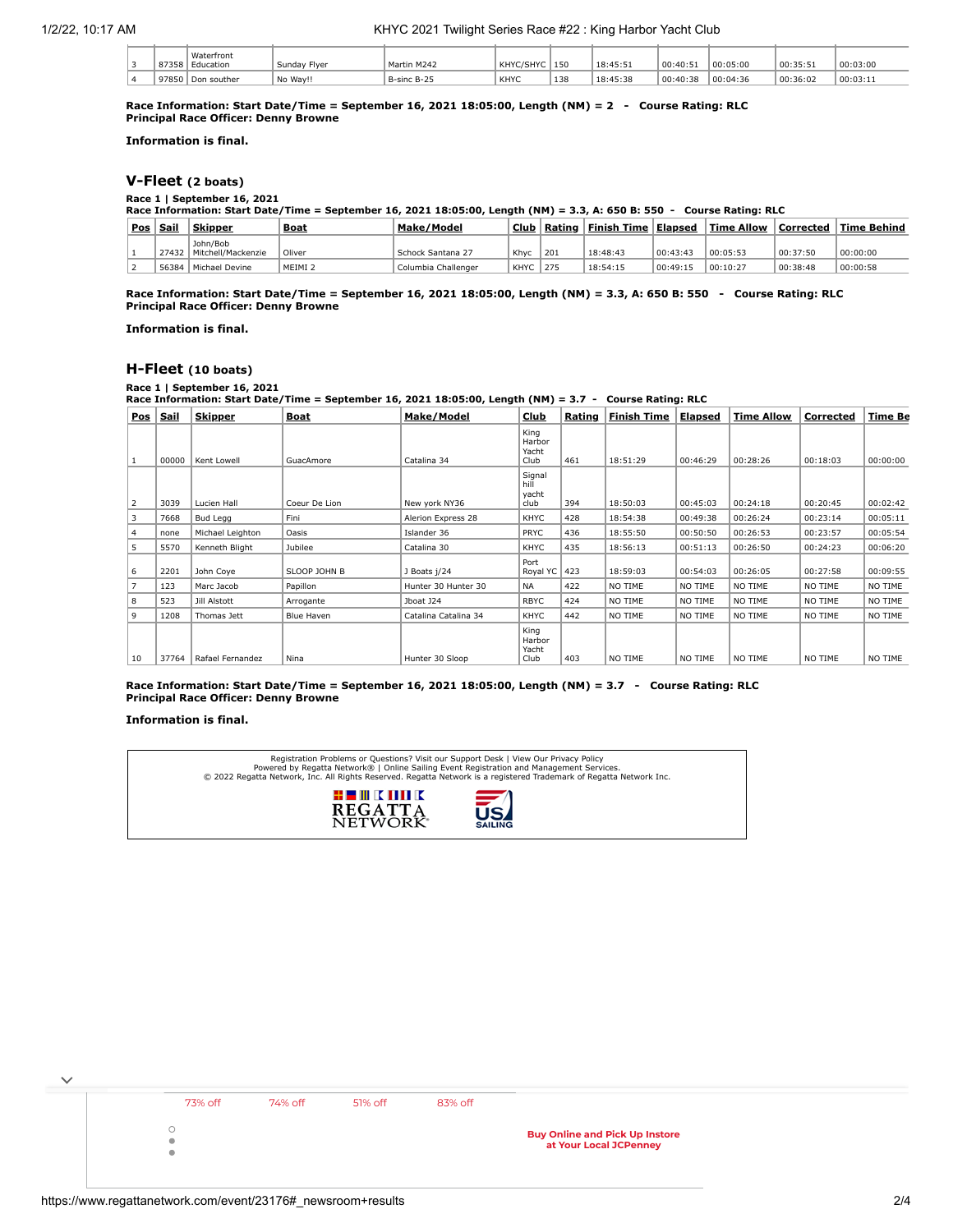